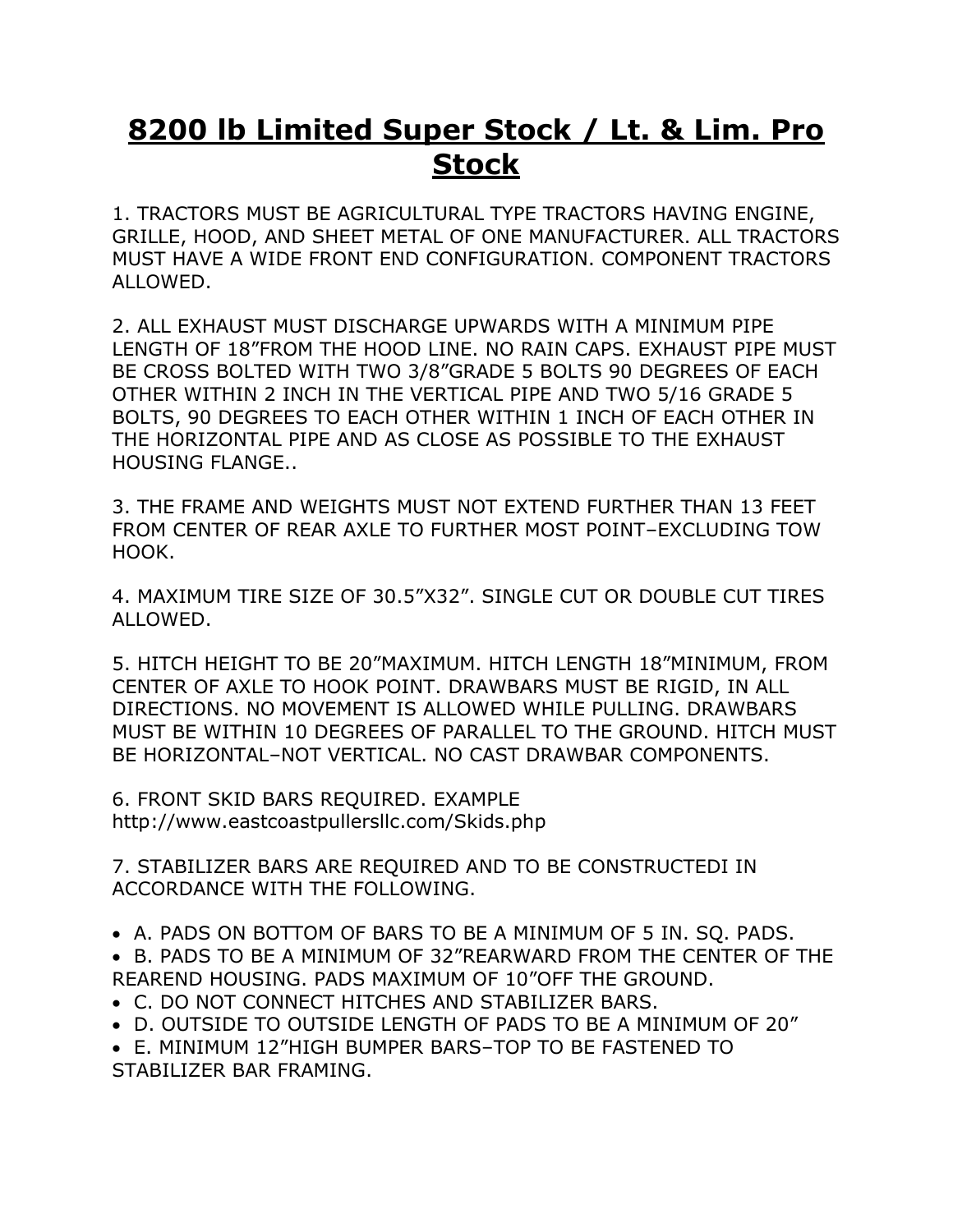• F. BARS MUST SUPPORT WEIGHT OF TRACTOR FOR WEIGHT CLASS BEING PULLED.

8. ALL WEIGHT FRAMES AND WEIGHTS MUST BE STATIONARY AND SAFELY SECURED TO VEHICLE. FRAMES OR WEIGHTS MUST NOT EXTEND REARWARD BEYOND THE REAR TIRES OR EXCEED THE WIDTH OF THE REAR TIRES. NO WIEGHTS ON VEHICLE SEAT OR DECK OF WITHIN 8"OF TOP OF DRAWBAR.

9. TIE BARS REQUIRED FROM FRONT OF CLUTCH HOUSING TO REAR AXLE HOUSING.

10. ANY TURBOCHARGER NOT UNDER THE HOOD MUST BE COMPLETELY SHROUDED, EXCEPT OF INLET AND EXHAUST PIPE, WITH STEEL, 1/16"OR .060"THICK OR THICKER–360 DEGREES.

11. ALL FANS MUST BE FACTORY SHROUDED OR SHROUDED WITH STEEL 1/16"THICK–360 DEGREES.

## **ENGINE**

1. ENGINE SIZE MAXIMUM 540 CUBIC INCHES. ANY HEAD ALLOWED BUT LIMITED TO 2 VALVES PER CYLINDER. NO OVERHEAD CAMS ALLOWED.

2. DIESEL FUEL ONLY–NO ACCELERANTS. WATER INJECTION IS PERMITTED–NO ACCELERANTS.

3. INJECTION PUMP TO BE ONE P OR A TYPE (GERMAN BOSCH ONLY) WITH OEM HOUSING AND LIMITED TO ONE PLUNGER PER CYLINDER. ONE INJECTOR PER CYLINDER. THE A OR P PUMP IS TO BE THE ONLY SOURCE OF FUEL. NO SIGNA PUMPS. NO BILLET PUMPS OR HOUSINGS ALLOWED. TRACTOR MUST HAVE FUEL DUMP VALVE. NO INTERCOOLERS ALLOWED EXCEPT WHEN 7700 LT LIMITED TURBO TRACTORS ARE PULLING WITH THE CLASS.

4. SUPER STOCK TRACTORS LIMITED TO TWO CHARGERS.

5. ALL TURBOCHARGED ENGINES ON SUPER STOCK TRACTORS WILL HAVE ONE CABLE TOTALLY SURROUNDING THE ENGINE BLOCK AND HEAD. THE CABLE WILL CONSIST OF 3/8 DIAMETER AND LOCATED BETWEEN THE FIRST AND SECOND CYLINDERS. CABLE MUST PASS THROUGH THE MANIFOLD AREAS. CABLE WILL HAVE FOUR (4) TO SIX (6) INCHES OF SLACK. THERE WILL BE A MINIMUM OF TWO (2) CLAMPS AT ALL SPLICES.8200 LIMITED SUPER STOCK CON'T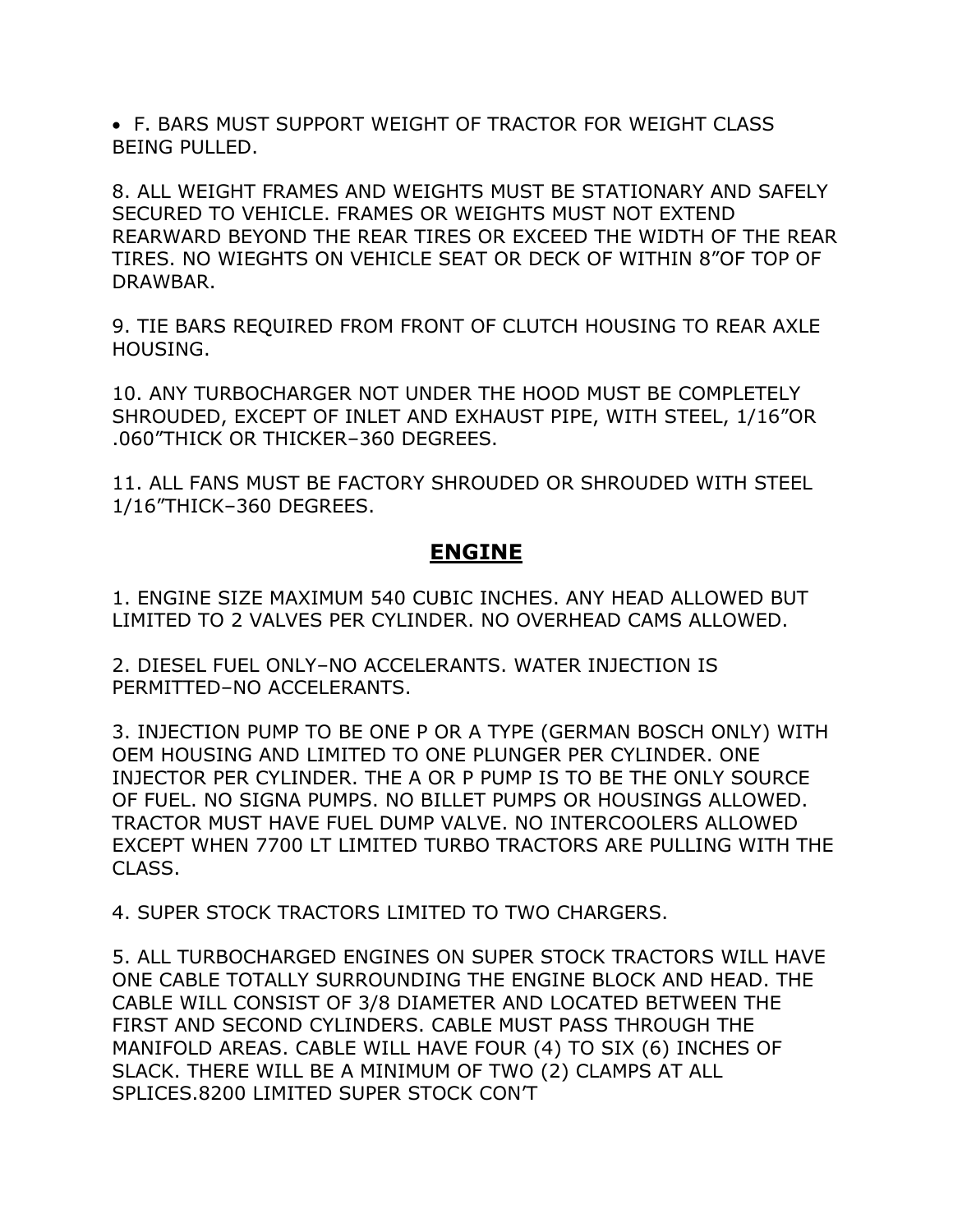6. ALL SUPER STOCK ENGINES ARE REQUIRED TO SHIELD ALL ROTATING MASS MOUNTED ON THE FRONT OF THE CRANKSHAFT. SHIELD TO BE FRAME RAIL TO FRAME RAIL BY A MINIMUM .1/8 ALUMINUM OR STEEL FASTENED TO THE FRAME ON EACH SIDE BY TWO EVENLY SPACED BOLTS. (3/8-INCH GRADE 5 MINIMUM).

## **SAFETY**

1. COMPETING VEHICLES MUST HAVE WORKING REAR WHEEL BRAKES.

2. TRACTORS MUST HAVE WORKING AIR SHUTOFF AND DEADMAN'S THROTTLE. THE AIR SHUTOFF CABLE MUST ACTIVATE THE AIR SHUTOFF TO THE ENGINE. THE AIR SHUTOFF CABLE MUST BE A POSITIVE-TYPE ENCLOSED CABLE. THE SHUTOFF CABLE MUST HAVE A MINIMUM 2"DIAMETER SOLID RING, WITH MINIMUM 1/8 CROSS SECTION THICKNESS ATTACHED TO IT. AIR SHUTOFF MUST ALSO BE ABLE TO BE OPERATED MANUALLY (BY THE OPERATOR FROM THE SEAT OF THE TRACTOR).

3. TRACTORS MUST HAVE APPROVED CLUTCH/TRANSMISSION SAFETY BLANKETS AND ENGINE SIDE SHIELDS. SIDE SHIELD MATERIAL TO BE MINIMUM .060"IN THICKNESS. PLASTIC OR FIBERGLASS HOODS MUST BE SHIELDED IN THE TURBO AREA.

4. PULLING VEHICLES MUST HAVE A SHIELD BETWEEN THE DRIVER AND THE TIRES THAT CONSISTS OF A SOLID BARRIER BETWEEN THE DRIVER AND ANY PART OF THE REAR TIRES. THE BARRIER MUST BE ABLE TO SUFFICIENTLY SUPPORT THE WEIGHT OF THE DRIVER AND MUST EXTEND A MINIMUM OF 6"HORIZONTALLY AT THE TOP, AND BE A MINIMUM OF 36"WIDE AT THE TOP.

5. VEHICLE MUST HAVE AN SFI ROLLOVER PROTECTION CAGE THAT IS AT LEAST AS HIGH AS THE TOP OF THE DRIVER'S HEAD/HELMET. ROLLOVER PROTECTION MUST BE FASTENED AT LEAST TWO POINTS TO THE REAR AXLE HOUSING. ROLLOVER PROTECTION MUST BE ABLE TO LIFT ONE REAR WHEEL WHEN PULLED HORIZONTALLY FROM THE TOP OF THE BAR/CAGE WITHOUT DAMAGE TO THE ROLLBAR/CAGE.

6. FIVE POINT SAFETY HARNESS REQUIRED.

7. FIRE EXTINGUISHER IS REQUIRED.

8. DRIVER MUST WEAR HELMET AND FIRESUIT (JACKET AND PANTS).